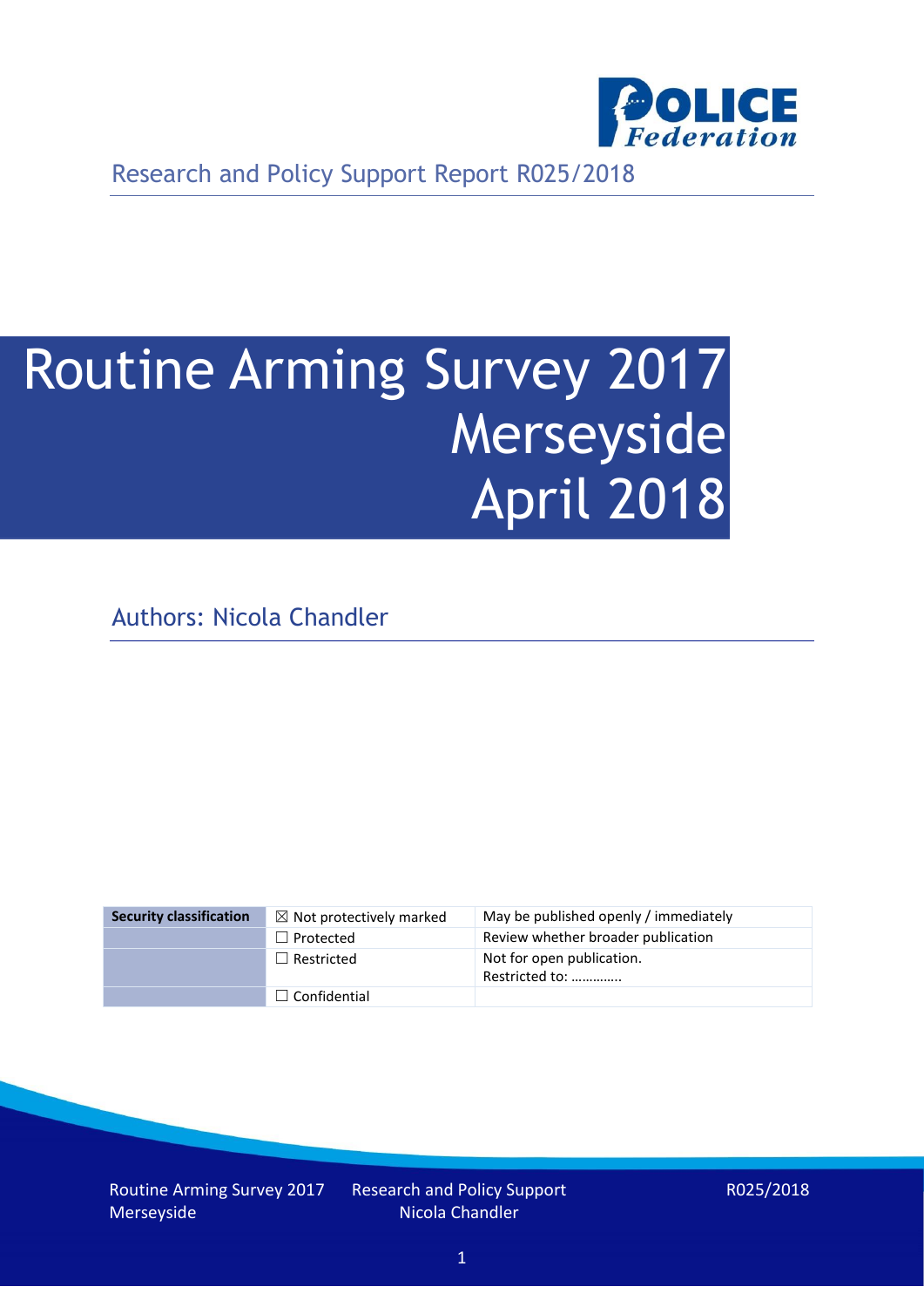## **INTRODUCTION**

This report provides a summary of responses to the PFEW routine arming survey received from respondents in Merseyside.

The PFEW routine arming survey was open between 31st July and 1st September 2017. The survey asked respondents about their experiences and attitudes in the following areas:

- Satisfaction with their current access to armed support
- Views on routine arming
- Views on other protective measures and equipment
- The number of times respondents had felt their life had been threatened at work in the last two years

Where appropriate, details of average responses for the police service as a whole are also presented, differences between the national and local responses have not been tested statistically and therefore any differences reported are for guidance only and must be treated with caution.

## **RESPONSE RATE AND RESPONDENTS**

1105 responses were received from respondents in Merseyside. This reflects a response rate of approximately 32%, based on Home Office figures from 2017. This compares to a national response rate of 27% of federated rank members.

The findings presented in this report have a margin of error of 3%. This margin of error has been calculated using the number of responses received from officers in Merseyside compared to the number of officers in the force as a whole. A margin of error of 5% or less is generally considered to be within the normal bounds of academic rigor. If this threshold has not been met, the results from this report must be interpreted more cautiously.

81% of responses from Merseyside were received from male officers and 19% of responses were from female officers. 79% of respondents were Constables, 15% were Sergeants and 6% were Inspectors or Chief Inspectors.

65% of respondents said that they were in a frontline role.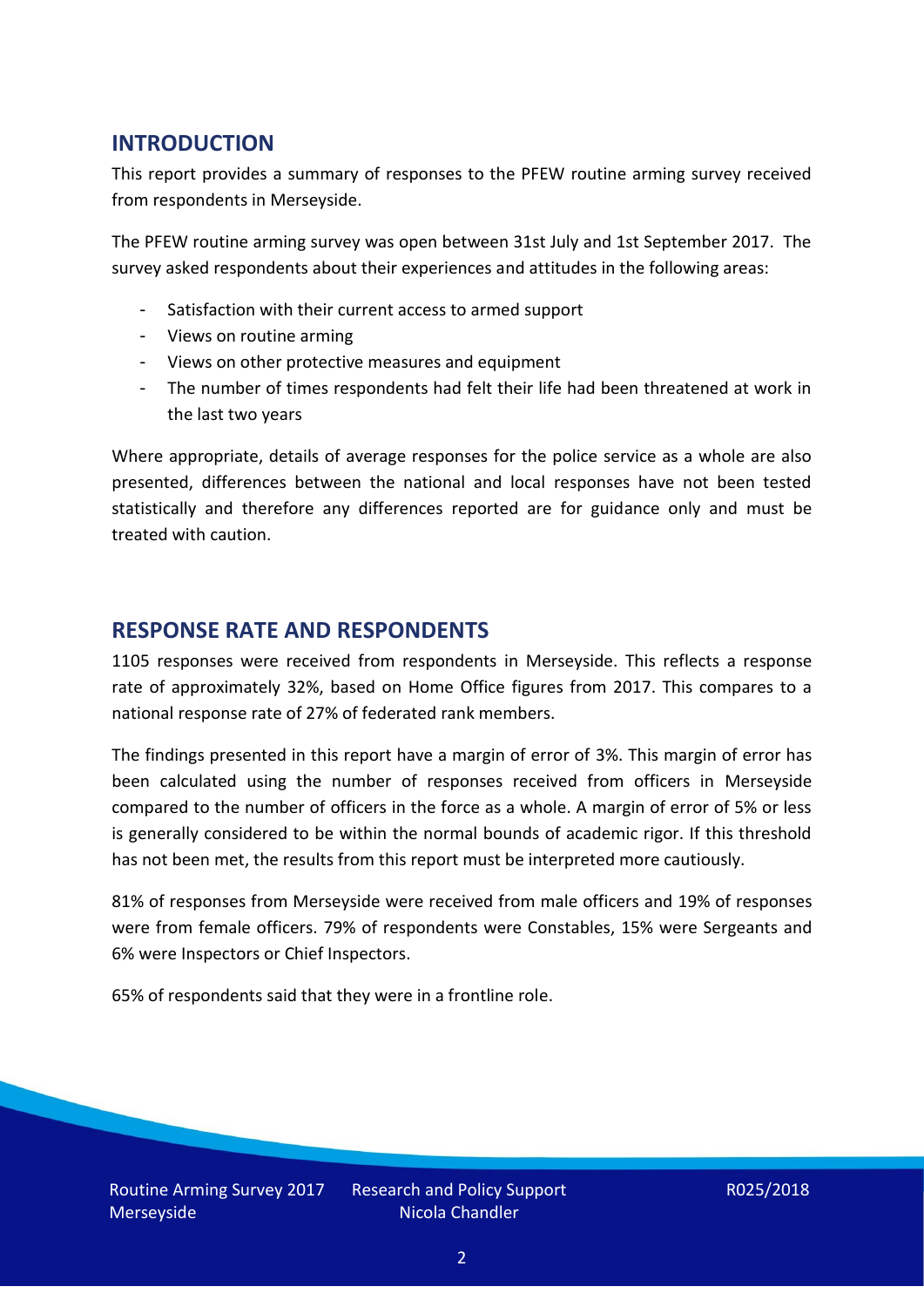## **SATISFACTION WITH CURRENT ARMED SUPPORT**

Of those respondents who had a view, 44% within Merseyside said that they were either very or fairy satisfied that armed support would be readily available should they require it. In comparison, 56% were either not very or not at all satisfied that armed support would be available.

Nationally, 43% of respondents were either very or fairly satisfied that armed support would be readily available should they require it.

|                                                                                               | <b>Very satisfied</b> | <b>Fairly</b><br>satisfied | Not very<br>satisfied | Not at all<br>satisfied |
|-----------------------------------------------------------------------------------------------|-----------------------|----------------------------|-----------------------|-------------------------|
| How satisfied are you<br>that armed support is<br>readily available should<br>you require it? | 6%                    | 37%                        | 37%                   | 20%                     |

## **VIEWS ON ROUTINE ARMING**

40% of respondents within Merseyside said that they were in favour of routine arming, insofar as they felt all officers should receive appropriate training and be armed at all times when on duty. This compares to 34% of respondents across England and Wales as a whole.

| <b>All police officers</b><br>should receive<br>appropriate training<br>and be armed at all<br>times when on duty | All police officers<br>should receive<br>appropriate training<br>and firearms should<br>be issued to them as<br>and when necessary | <b>Firearms should not</b><br>be issued to all<br>police officers, but<br>more officers should<br>receive appropriate<br>training and be issue | The present number<br>of officers who are<br>specially trained to<br>carry firearms is<br>about right |  |
|-------------------------------------------------------------------------------------------------------------------|------------------------------------------------------------------------------------------------------------------------------------|------------------------------------------------------------------------------------------------------------------------------------------------|-------------------------------------------------------------------------------------------------------|--|
| 40%                                                                                                               | 15%                                                                                                                                | 41%                                                                                                                                            | 4%                                                                                                    |  |

59% of respondents within Merseyside said that they would be prepared to be routinely armed whilst on duty. Nationally, this proportion was 55%. 10% of respondents within

Routine Arming Survey 2017 Merseyside

Research and Policy Support Nicola Chandler

R025/2018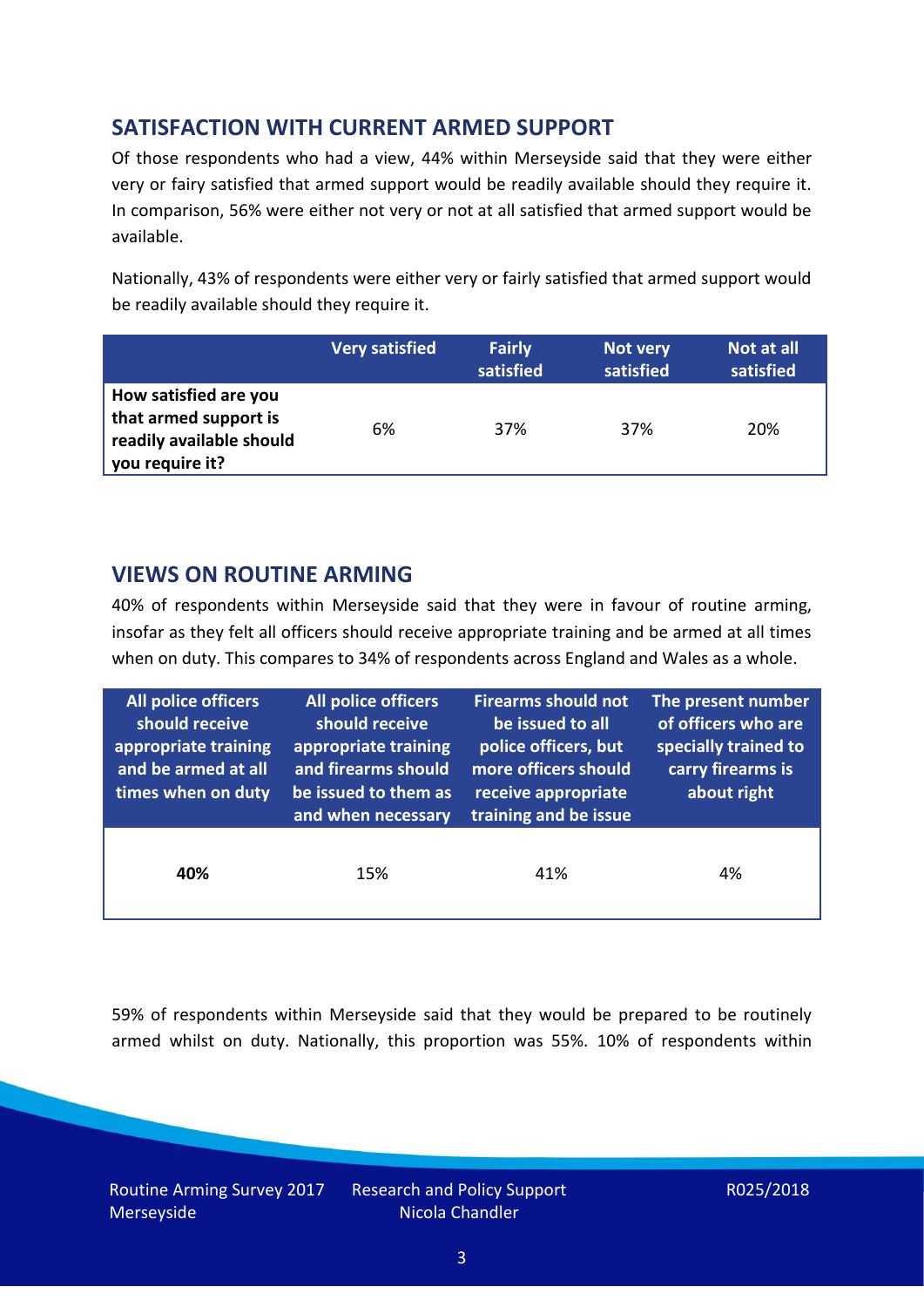Merseyside, said that they would not carry a firearm whilst on duty under any circumstances, compared to 11% of respondents in England and Wales as a whole.

| I would be prepared<br>to carry a firearm at<br>all times on duty | I would be prepared<br>to carry a firearm<br>whilst on duty if<br>necessary | I would be prepared<br>to carry a firearm<br>whilst on duty if<br>ordered to do so | Under no<br>circumstances would<br>I carry a firearm<br>whilst on duty |
|-------------------------------------------------------------------|-----------------------------------------------------------------------------|------------------------------------------------------------------------------------|------------------------------------------------------------------------|
| 59%                                                               | 19%                                                                         | 12%                                                                                | 10%                                                                    |

## **VIEWS ON OTHER PROTECTIVE MEASURES AND EQUIPMENT**

13% of respondents in Merseyside (for whom it is applicable to their role), said that they currently had access to double crewing at all times whilst on duty; 78%, said that they wanted access to double crewing at all times whilst on duty.

The proportion of respondents in Merseyside who said that they have access to double crewing at all times on duty is higher than the national figure, where 11% of respondents have access to double crewing.

28% of respondents in Merseyside (for whom it is applicable to their role), had access to Taser at all times whilst on duty; in comparison 79% said that they wanted to have access to Taser at all times whilst on duty.

The proportion of respondents in Merseyside who have access to Taser at all times whilst on duty is higher than the proportion of respondents in England and Wales who had access to Taser at all time, which was 22%.

53% of respondents in Merseyside (for whom it is applicable to their role), currently had access to Body Worn Video at all times whilst on duty; 83% wanted access to Body Worn Video at all times.

The proportion of respondents in Merseyside who have access to Body Worn Video at all times whilst on duty is lower than in England and Wales as a whole; nationally 55% of respondents reported having access to Body Worn Video at all times whilst on duty.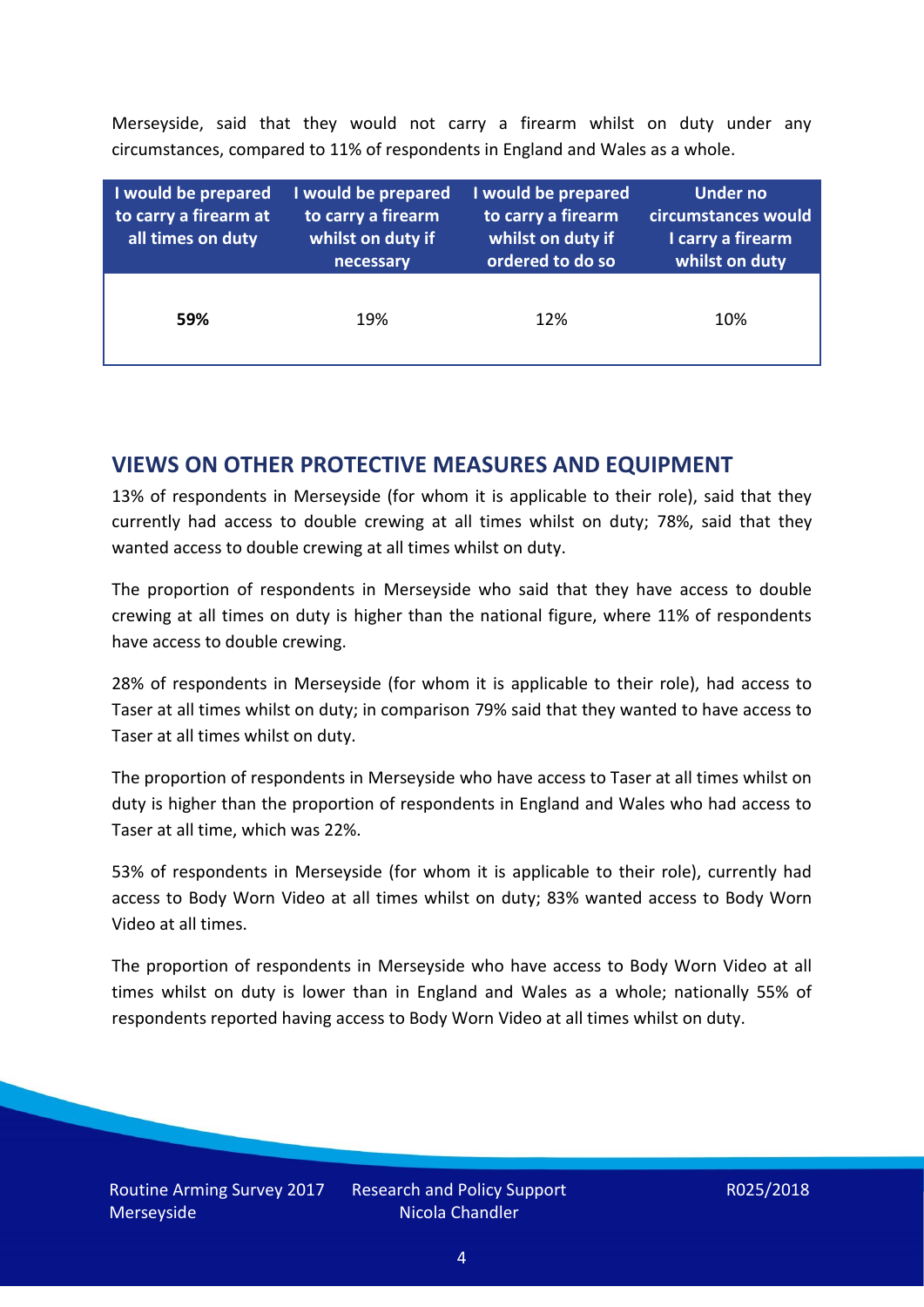| Officers regularly have access to (for<br>whom its applicable to their role): | <b>Double</b><br>crewing | <b>Body Worn</b><br><b>Video</b> | Taser |
|-------------------------------------------------------------------------------|--------------------------|----------------------------------|-------|
| <b>Never</b>                                                                  | 12%                      | 8%                               | 51%   |
| When deemed necessary by an officer<br>with appropriate authority             | 11%                      | 2%                               | 4%    |
| Upon my request whilst I am on duty                                           | 4%                       | 13%                              | 4%    |
| At all times whilst I am on duty                                              | 13%                      | 53%                              | 28%   |

#### **THREATS TO LIFE**

55% of respondents in Merseyside said that they had felt that their life was in serious danger at least once in the last two years as a result of a threat by a member the public whilst on duty. This is higher than the 54% of respondents within England and Wales as a whole who felt that their life had been in serious danger in the last two years.

A more detailed breakdown of the number of times respondents in Merseyside felt that their life had been in serious danger in the last two years is provided below.

|                                                                                                                                                                              | <b>None</b> | One | Two | Three to<br>four | <b>Five to</b><br>six | <b>Seven</b><br>or more |
|------------------------------------------------------------------------------------------------------------------------------------------------------------------------------|-------------|-----|-----|------------------|-----------------------|-------------------------|
| How many times in the<br>last two years have you<br>felt that your life was in<br>serious danger as a result<br>of a threat by a member<br>of the public, whilst on<br>duty? | 45%         | 12% | 14% | 16%              | 7%                    | 8%                      |

Research and Policy Support Nicola Chandler